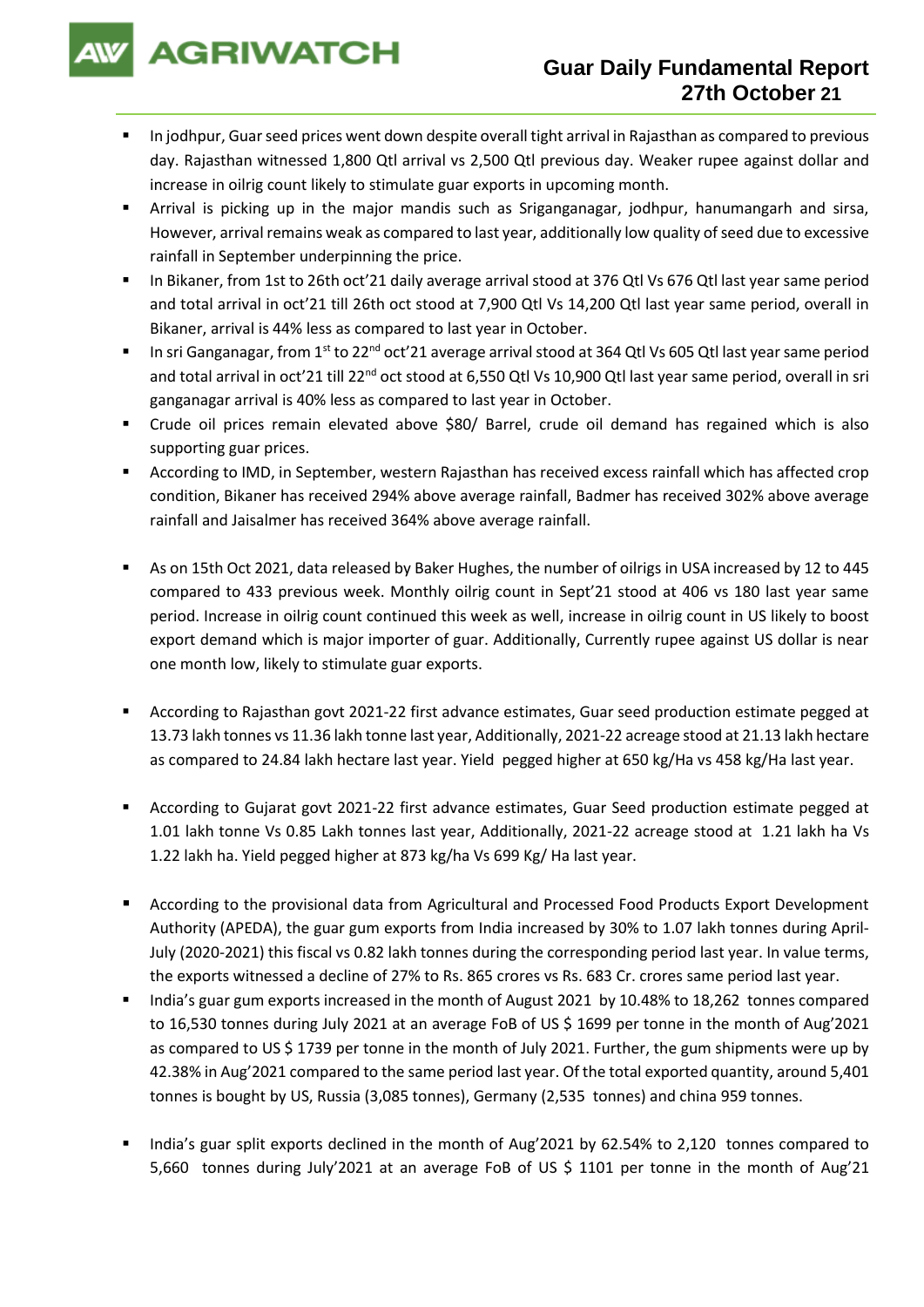

compared to US \$ 1157 per tonne in the month of July'2021. However, the guar split shipments gone up by 221 % in Aug 2021 compared to the same period last year. Of the total exported quantity, around 940 tonnes bought by China, US (760 tonnes) and Switzerland 240 tonnes.

## **Previous Updates:**

- India's guar gum exports declined in the month of July 2021 by 11.64% to 16,530 tonnes compared to 18,707 tonnes during June 2021 at an average FoB of US \$ 1739 per tonne in the month of July 2021 as compared to US \$ 1589 per tonne in the month of June 2021. Further, the gum shipments were up by 0.86% in July 2021 compared to the same period last year. Of the total exported quantity, around 2,656 tonnes is bought by US, 4185 tonnes by Russia, 2749 tonnes by Germany and 813 tonnes by China.
- India's guar split exports declined in the month of July 2021 by 37.22% to 5,660 tonnes compared to 9,016 tonnes during June 2021 at an average FoB of US \$ 1157 per tonne in the month of July compared to US \$ 1005 per tonne in the month of June 2021. However, the guar split shipments went up by 424 % in June 2021 compared to the same period last year. Of the total exported quantity, around 4,500 tonnes is bought by China, 980 tonnes by US and 120 tonnes by Switzerland.
- **Outlook:** The guar seed and guar gum prices are likely to trade with firm bias amid lower acreage, lower yield expectation, increase in oil rig count with good industrial demand and lower arrival in mandis as compared to last year. Guar seed prices are expected to trade around Rs6000-6700/Qtl.

| <b>NCDEX-FUTURES MARKET - Guar Seed</b> |         |             |             |      |              |               |        |       |        |
|-----------------------------------------|---------|-------------|-------------|------|--------------|---------------|--------|-------|--------|
| <b>Contract</b>                         | %       | <b>Open</b> | <b>High</b> | Low  | <b>Close</b> | <b>Volume</b> | Change | ΟI    | Change |
| <b>Nov-21</b>                           | $+1.19$ | 6618        | 6780        | 6540 | 6732         | 54335         | 10490  | 50630 | $-500$ |
| <b>Dec-21</b>                           | $+1.18$ | 6677        | 6830        | 6600 | 6780         | 13465         | 5495   | 17460 | 2285   |

| NCDEX-FUTURES MARKET- Guar Gum |         |             |             |       |              |               |        |       |          |
|--------------------------------|---------|-------------|-------------|-------|--------------|---------------|--------|-------|----------|
| <b>Contract</b>                | %       | <b>Open</b> | <b>High</b> | Low   | <b>Close</b> | <b>Volume</b> | Change | ΟI    | Change   |
| <b>Nov-21</b>                  | $+2.30$ | 12305       | 12879       | 12251 | 12750        | 30875         | 220    | 40865 | $-3,255$ |
| <b>Dec-21</b>                  | $+2.34$ | 12415       | 13020       | 12389 | 12878        | 10945         | 1020   | 18990 | 4.255    |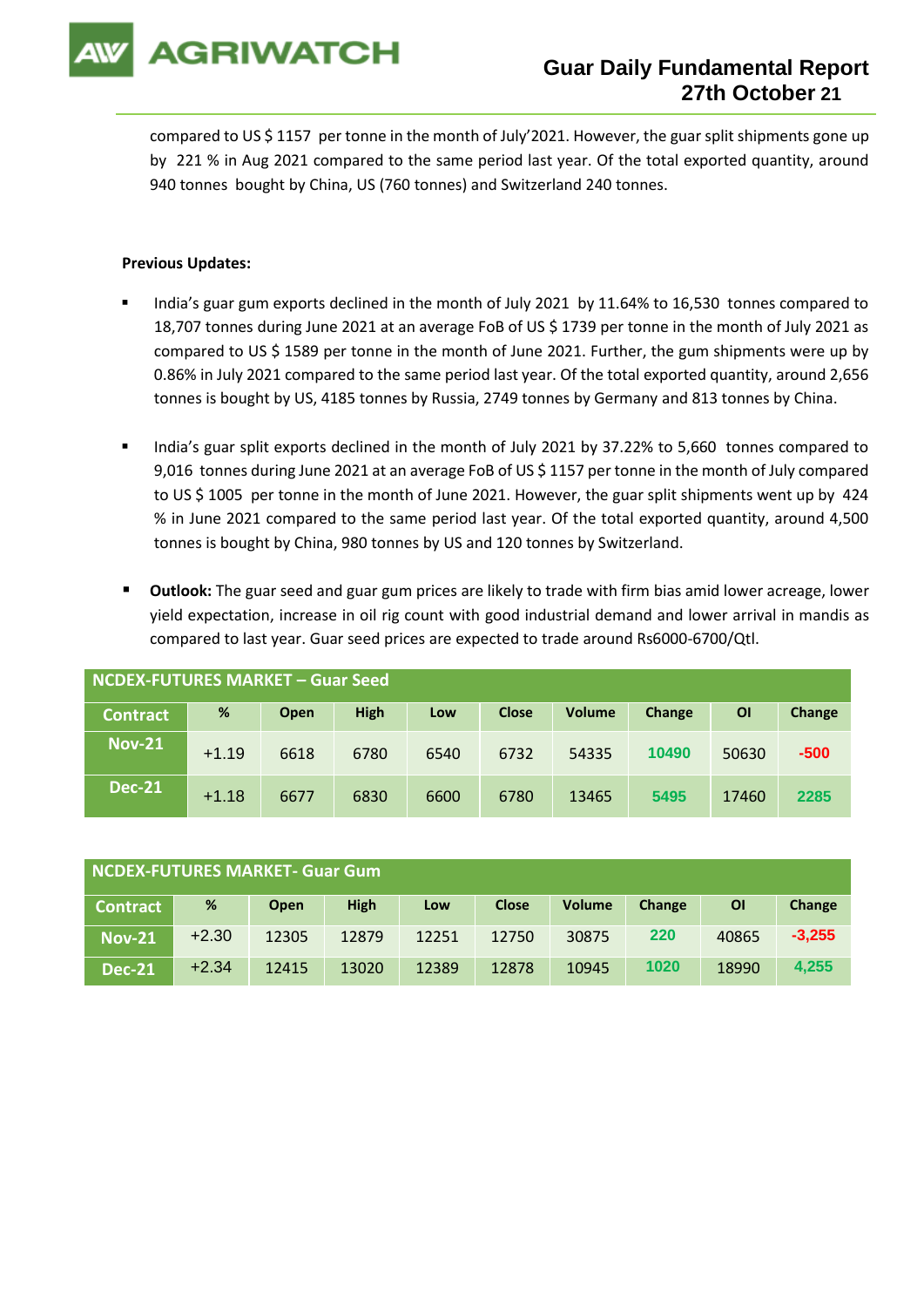

| <b>Guar seed Stock Position:</b> |              |                   |              |  |  |  |
|----------------------------------|--------------|-------------------|--------------|--|--|--|
| <b>Stocks</b>                    | <b>Demat</b> | <b>In-Process</b> | <b>Total</b> |  |  |  |
|                                  | 25-Oct-21    | 25-Oct-21         | 25-Oct-21    |  |  |  |
| <b>Bikaner</b>                   | 13447        | 1082              | 14529        |  |  |  |
| <b>Deesa</b>                     | 59           | 138               | 197          |  |  |  |
| Sri Ganganagar                   | 1250         | ۰                 | 1250         |  |  |  |
| Jodhpur                          | 714          |                   | 714          |  |  |  |
| <b>Nokha</b>                     | -            | -                 | -            |  |  |  |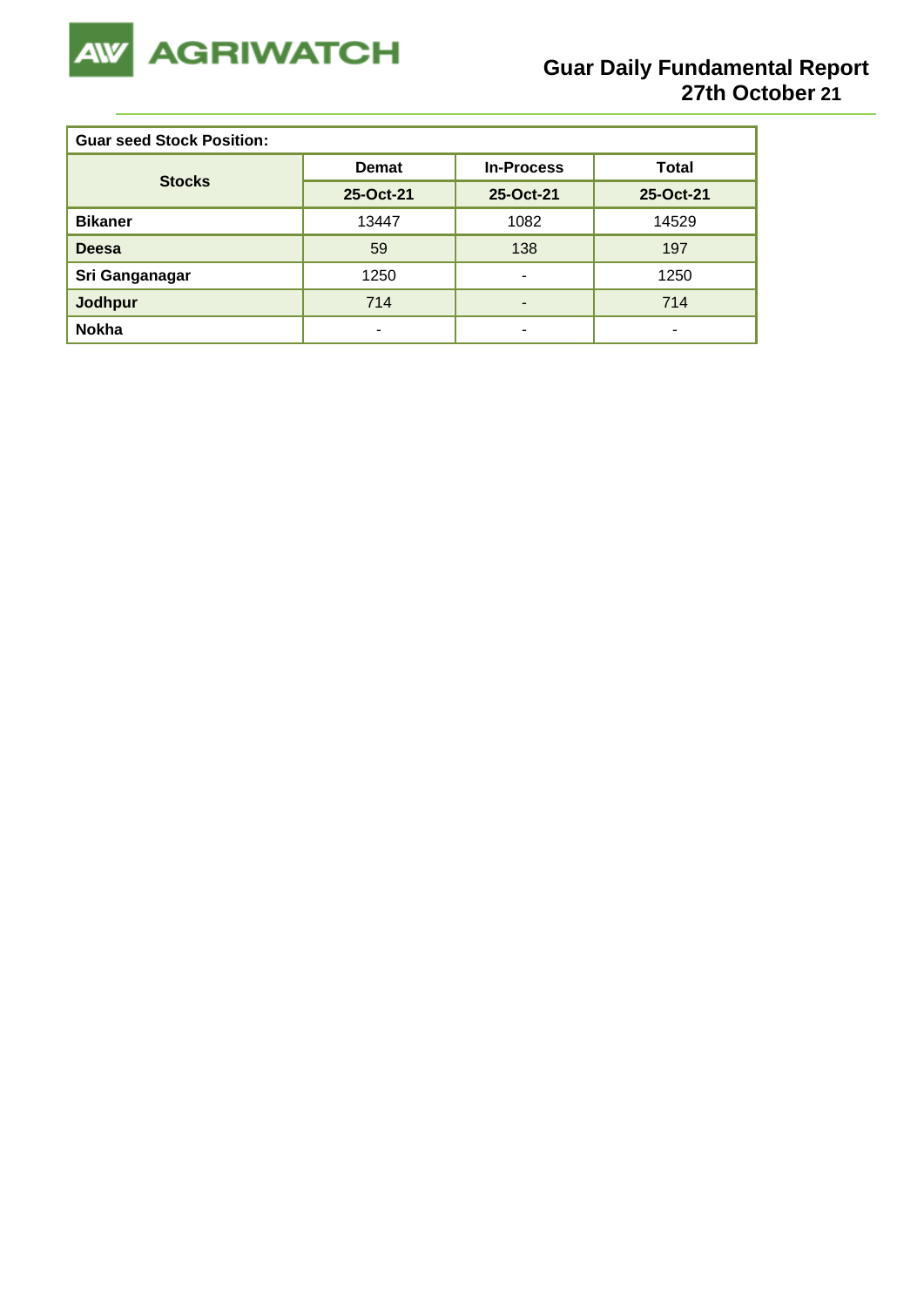

| <b>Guar Gum Stock Position:</b> |                          |                   |                          |  |  |  |
|---------------------------------|--------------------------|-------------------|--------------------------|--|--|--|
| <b>Stocks</b>                   | <b>Demat</b>             | <b>In-Process</b> | <b>Total</b>             |  |  |  |
|                                 | 25-Oct-21                | 25-Oct-21         | 25-Oct-21                |  |  |  |
| <b>Deesa</b>                    | $\overline{\phantom{a}}$ | $\blacksquare$    | $\overline{\phantom{a}}$ |  |  |  |
| <b>Bikaner</b>                  | 3552                     | $\overline{a}$    | 3552                     |  |  |  |
| Jodhpur                         | 10699                    | 1082              | 11781                    |  |  |  |
| <b>Nokha</b>                    | 4072                     | 10                | 4082                     |  |  |  |
| Sri Ganganagar                  | 90                       | 10                | 100                      |  |  |  |
|                                 |                          |                   | 26-Oct-21                |  |  |  |
| <b>Churi and Korma Prices:</b>  |                          |                   | 26-Oct-21                |  |  |  |
| <b>Commodity</b>                | <b>Center</b>            |                   | Rs./75 kg.               |  |  |  |
| <b>Churi</b>                    | Jodhpur                  |                   | 2220.8                   |  |  |  |
| <b>Korma</b>                    | Jodhpur                  | 3684.75           |                          |  |  |  |
| <b>Churi</b>                    | Sri Ganganagar           | <b>NR</b>         |                          |  |  |  |
| <b>Korma</b>                    | Sri Ganganagar           | <b>NR</b>         |                          |  |  |  |

| <b>Guar Export Prices:</b>         | 26-Oct-21                   | 26-Oct-21     |               |
|------------------------------------|-----------------------------|---------------|---------------|
|                                    | Variety                     | Value (Rs/Kg) | Value (\$/MT) |
| <b>Guargum/Split (Mundra Port)</b> |                             | <b>NR</b>     | <b>NR</b>     |
| <b>Guargum Powder</b>              | 200 Mesh 5000<br><b>CPS</b> | <b>NR</b>     | <b>NR</b>     |
|                                    | 200 Mesh 3500<br><b>CPS</b> | <b>NR</b>     | <b>NR</b>     |
| <b>Guargum Meal</b>                | Meal 40%                    | <b>NR</b>     | <b>NR</b>     |
|                                    | Meal 50%                    | <b>NR</b>     | <b>NR</b>     |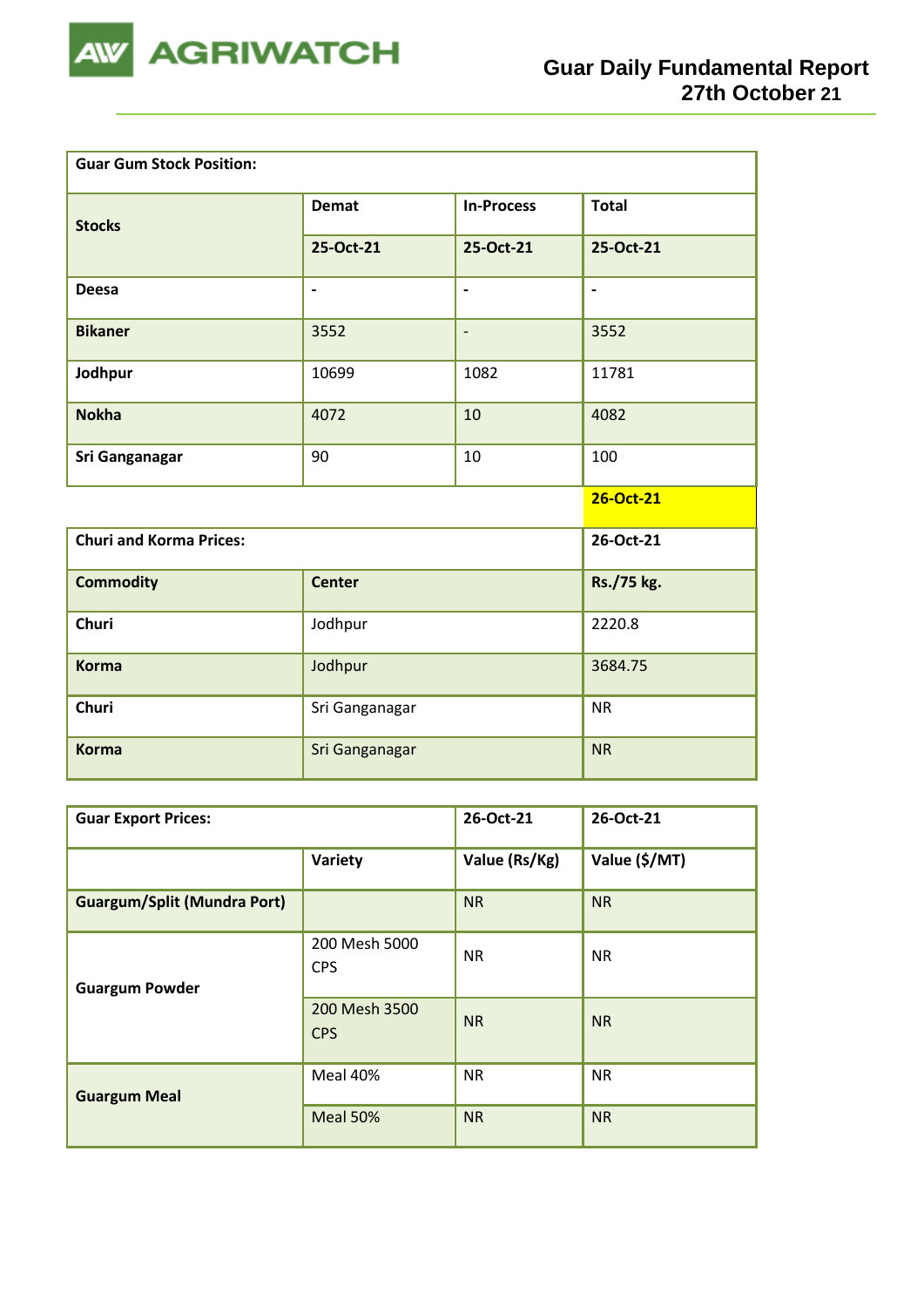

| <b>Guar seed EDD:</b> |                          |                          |                          |                          |           |  |  |  |
|-----------------------|--------------------------|--------------------------|--------------------------|--------------------------|-----------|--|--|--|
|                       | 10-Nov-21                | 10-Dec-21                | $01$ -Jan-21             | 10-Feb-22                | 10-Mar-22 |  |  |  |
| <b>Bikaner</b>        | 285                      | 200                      | 1582                     | 502                      | 40        |  |  |  |
| Deesa                 | $\overline{\phantom{a}}$ | -                        | $\overline{\phantom{0}}$ | -                        | -         |  |  |  |
| Sri Ganganagar        | 90                       | 30                       |                          |                          |           |  |  |  |
| Jodhpur               | $\overline{\phantom{a}}$ | $\overline{\phantom{0}}$ | $\overline{\phantom{a}}$ | -                        | -         |  |  |  |
| <b>Nokha</b>          | $\overline{\phantom{a}}$ | -                        | $\overline{\phantom{a}}$ | $\overline{\phantom{a}}$ | -         |  |  |  |

| <b>Guar Gum EDD:</b> |                          |           |           |                          |                          |  |  |  |
|----------------------|--------------------------|-----------|-----------|--------------------------|--------------------------|--|--|--|
|                      | 10-Nov-21                | 10-Dec-21 | 01-Jan-21 | 10-Feb-22                | 10-Mar-22                |  |  |  |
| Deesa                | $\overline{\phantom{a}}$ | ۰         | ٠         | $\overline{\phantom{a}}$ | $\overline{\phantom{a}}$ |  |  |  |
| <b>Bikaner</b>       |                          | 100       | 751       | 74                       | 596                      |  |  |  |
| Jodhpur              | 1154                     | 1197      | 80        | 313                      | 566                      |  |  |  |
| <b>Nokha</b>         | 20                       | 864       | 239       | 339                      | 249                      |  |  |  |
| Sri Ganganagar       | 10                       | ۰         | ٠         | 10                       | $\overline{\phantom{a}}$ |  |  |  |

| <b>Guar Seed Prices at Key Spot Markets:</b> |                 |                           |                        |                  |        |  |  |
|----------------------------------------------|-----------------|---------------------------|------------------------|------------------|--------|--|--|
| <b>Commodity</b>                             |                 |                           | <b>Prices (Rs/Qtl)</b> |                  |        |  |  |
| <b>Guar Seed</b>                             | <b>District</b> | <b>Centre</b>             | $26$ -Oct-<br>21       | $25$ -Oct-<br>21 | Change |  |  |
|                                              | Jodhpur         | Jodhpur (Loose)           | 6200                   | 6300             | $-100$ |  |  |
|                                              |                 | Jodhpur(Delivery)         | 6510                   | 6615             | $-105$ |  |  |
|                                              | Sri-Ganganagar  | Sri-Ganganagar(Loose)     | 6200                   | 6150             | 50     |  |  |
|                                              |                 | Sri-Ganganagar (Delivery) | 6350                   | 6300             | 50     |  |  |
| Rajasthan                                    |                 | Rawla (Loose)             | <b>NR</b>              | <b>NR</b>        |        |  |  |
|                                              |                 | Gharsana (Loose)          | NR.                    | NR.              |        |  |  |
| <b>Bikaner</b>                               |                 | Raisinghnagar (Loose)     | NR.                    | NR.              |        |  |  |
|                                              |                 | Bikaner (Loose)           | 6350                   | 6400             | $-50$  |  |  |
|                                              |                 | Bikaner (Delivery)        | 6668                   | 6720             | $-53$  |  |  |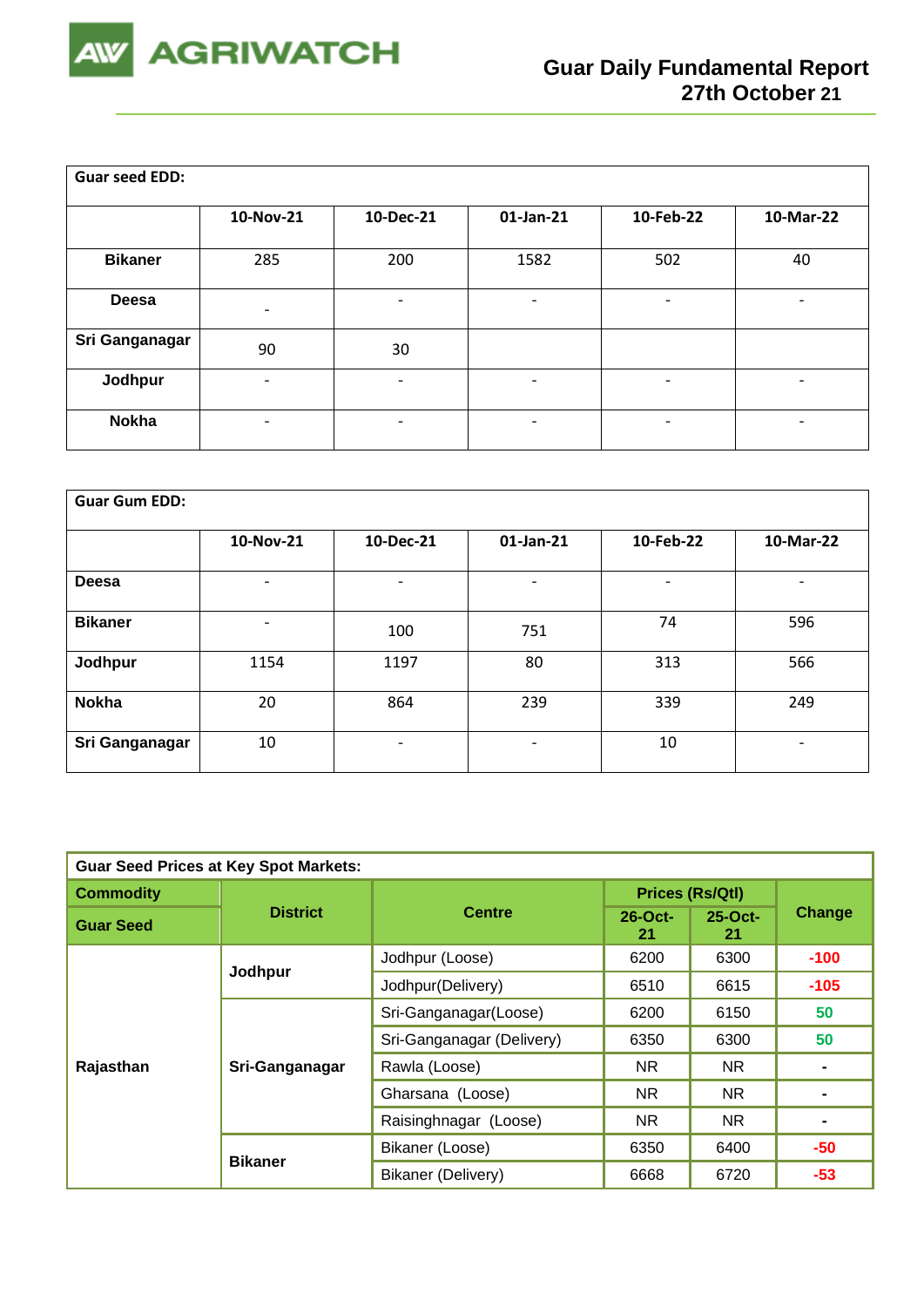

**Guar Daily Fundamental Report 27th October 21**

|                       |                    | Nokha(Loose)           | 6275      | 6350      | $-75$                        |
|-----------------------|--------------------|------------------------|-----------|-----------|------------------------------|
|                       |                    | Nokha (Delivery)       | 6589      | 6668      | $-79$                        |
|                       |                    | Khajuwala (Loose)      | 6250      | 6250      | <b>Unch</b>                  |
|                       |                    | Khajuwala (Delivery)   | 6563      | 6563      | <b>Unch</b>                  |
|                       |                    | Lunkaransar (Loose)    | 6500      | 6450      | 50                           |
|                       |                    | Hanumangarh (Loose)    | 6400      | 6450      | $-50$                        |
|                       |                    | Hanumangarh (Delivery) | 6720      | 6773      | $-53$                        |
|                       | Hanumangarh        | Nohar (Loose)          | NR.       | <b>NR</b> |                              |
|                       |                    | Pilibanga (Loose)      | <b>NR</b> | <b>NR</b> | $\qquad \qquad \blacksquare$ |
|                       | <b>Nagaur</b>      | Nagaur (Loose)         | 6250      | 6200      | 50                           |
|                       | <b>Churu</b>       | Churu (Delivery)       | <b>NR</b> | <b>NR</b> | $\blacksquare$               |
|                       | <b>Alwar</b>       | Alwar (Loose)          | <b>NR</b> | <b>NR</b> | $\blacksquare$               |
|                       | <b>Hisar</b>       | Adampur (Loose)        | 6200      | 6300      | $-100$                       |
|                       |                    | Adampur (Delivery)     | 6510      | 6615      | $-105$                       |
|                       | <b>Bhiwani</b>     | Bhiwani (Delivery)     | 6600      | 6500      | 100                          |
|                       |                    | Siwani (Loose)         | 6450      | 6400      | 50                           |
| Haryana               |                    | Sirsa (Loose)          | 6200      | 6200      | <b>Unch</b>                  |
|                       |                    |                        |           |           |                              |
|                       |                    | Dhabwali (Loose)       | <b>NR</b> | <b>NR</b> | $\blacksquare$               |
|                       | <b>Sirsa</b>       | Dhabwali (Delivery)    | <b>NR</b> | <b>NR</b> | -                            |
|                       |                    | Ellanabad (Loose)      | <b>NR</b> | <b>NR</b> | $\blacksquare$               |
|                       | Fatehabad          | Fatehabad (Loose)      | 5800      | 6250      | $-450$                       |
|                       | <b>Banaskantha</b> | Deesa (Loose)          | <b>NA</b> | <b>NA</b> |                              |
|                       | Patan              | Patan (Loose)          | 5825      | 5905      | $-80$                        |
| Gujarat               | Rajkot             | Rajkot (Loose)         | 6050      | 6175      | $-125$                       |
|                       | Jamnagar           | Dhrol (Loose)          | <b>NA</b> | <b>NA</b> | $\blacksquare$               |
| <b>Madhya Pradesh</b> | <b>Gwalior</b>     | Dabra (Loose)          | <b>NR</b> | <b>NR</b> | $\blacksquare$               |
| <b>Guar Gum</b>       |                    |                        |           |           |                              |
|                       | Jodhpur            | Jodhpur                | 12300     | 12500     | $-200$                       |
| Rajasthan             | <b>Alwar</b>       | Alwar                  | <b>NR</b> | <b>NR</b> | $\blacksquare$               |
|                       | Hanumangarh        | Nohar                  | <b>NR</b> | NR.       | -                            |
|                       | <b>Bhiwani</b>     | Bhiwani                | 12800     | 12500     | 300                          |
|                       |                    | <b>Sirsa</b>           | 12500     | 12800     | $-300$                       |
| Haryana               | <b>Sirsa</b>       | Dhabwali               | <b>NR</b> | <b>NR</b> |                              |
|                       |                    | Ellanabad              | <b>NR</b> | NR.       |                              |

| <b>Guar Seed Arrivals in Key Centers</b> |                 |               |                            |        |  |  |  |  |
|------------------------------------------|-----------------|---------------|----------------------------|--------|--|--|--|--|
| <b>Commodity</b>                         | <b>District</b> | <b>Centre</b> | <b>Arrivals (Quintals)</b> | Change |  |  |  |  |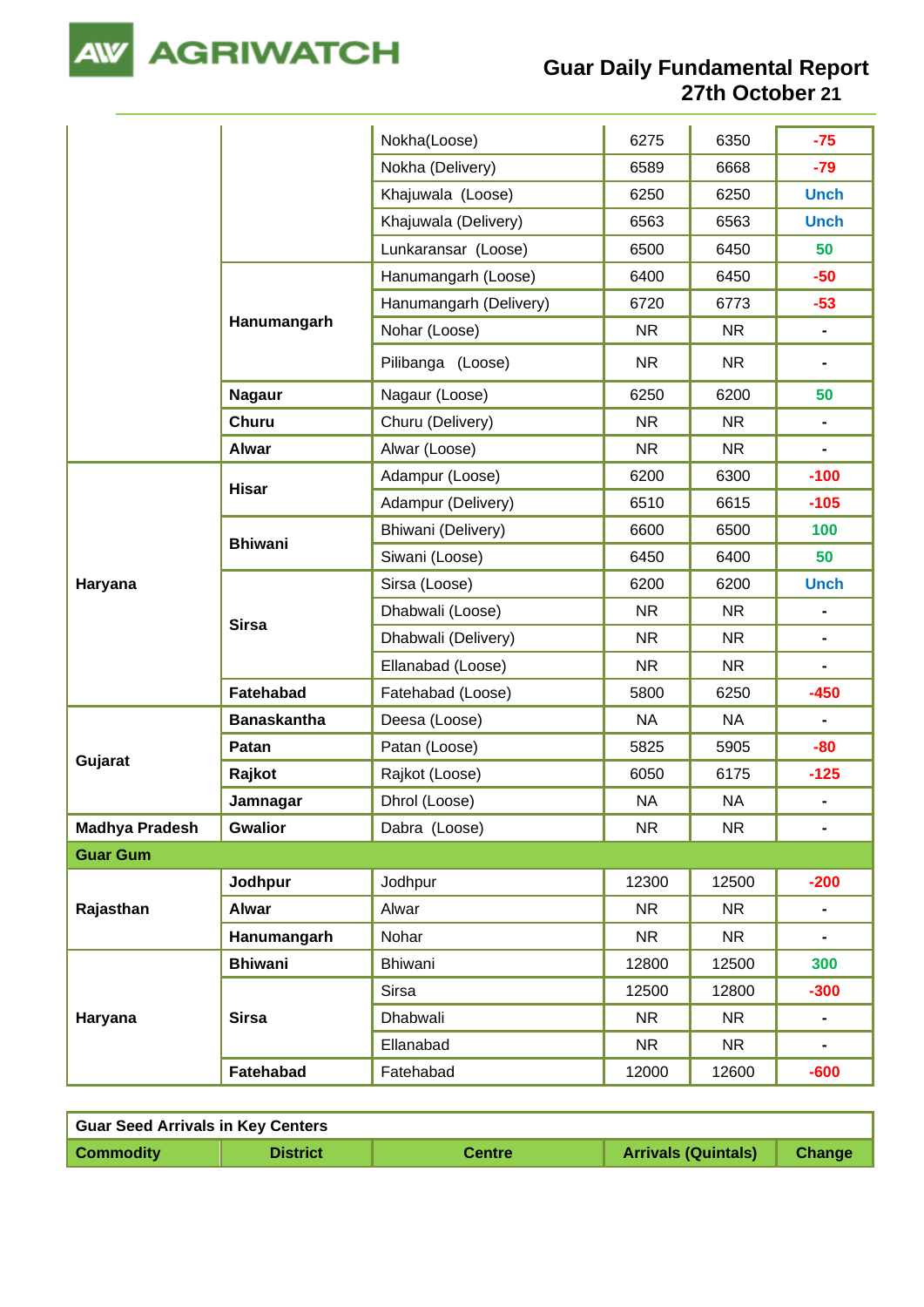

## **Guar Daily Fundamental Report 27th October 21**

| <b>Guar Seed</b>                    |                    |                | 26-Oct-<br>21 | 25-Oct-<br>21  |                |
|-------------------------------------|--------------------|----------------|---------------|----------------|----------------|
|                                     | Jodhpur            | Jodhpur        | <b>NA</b>     | <b>NA</b>      | $\blacksquare$ |
|                                     |                    | Sri-Ganganagar | 500           | 500            | <b>Unch</b>    |
|                                     |                    | Rawla          | <b>NR</b>     | <b>NR</b>      | $\blacksquare$ |
|                                     | Sri-Ganganagar     | Gharsana       | <b>NR</b>     | <b>NR</b>      |                |
|                                     |                    | Raisinghnagar  | <b>NR</b>     | <b>NR</b>      | $\blacksquare$ |
|                                     |                    | <b>Bikaner</b> | 400           | 500            | $-100$         |
|                                     | <b>Bikaner</b>     | Nokha          | 350           | 500            | $-150$         |
| Rajasthan                           |                    | Khajuwala      | 150           | 200            | $-50$          |
|                                     |                    | Lunkaransar    | 250           | 500            | $-250$         |
|                                     |                    | Hanumangarh    | 150           | 300            | $-150$         |
|                                     | Hanumangarh        | Nohar          | <b>NR</b>     | <b>NR</b>      | $\blacksquare$ |
|                                     |                    | Pilibanga      | <b>NR</b>     | <b>NR</b>      | -              |
|                                     | <b>Nagaur</b>      | Nagaur         | <b>NA</b>     | <b>NA</b>      | $\blacksquare$ |
|                                     | <b>Churu</b>       | Churu          | <b>NR</b>     | <b>NR</b>      | $\blacksquare$ |
|                                     | <b>Alwar</b>       | Alwar          | <b>NR</b>     | <b>NR</b>      | $\blacksquare$ |
|                                     | <b>Hisar</b>       | Adampur        | 1200          | 500            | 700            |
|                                     | <b>Bhiwani</b>     | Bhiwani        | 300           | 500            | $-200$         |
|                                     |                    | Siwani         | <b>NA</b>     | <b>NA</b>      |                |
| Haryana                             |                    | <b>Sirsa</b>   | 800           | 1500           | $-700$         |
|                                     | <b>Sirsa</b>       | Dhabwali       | <b>NR</b>     | <b>NR</b>      | $\blacksquare$ |
|                                     |                    | Ellanabad      | <b>NR</b>     | <b>NR</b>      | $\blacksquare$ |
|                                     | Fatehabad          | Fatehabad      | 50            | 50             | <b>Unch</b>    |
|                                     | <b>Banaskantha</b> | Deesa          | <b>NA</b>     | <b>NA</b>      |                |
|                                     | Patan              | Patan          | 20            | $\overline{7}$ | 13             |
| Gujarat                             | Rajkot             | Rajkot         | 250           | 150            | 100            |
|                                     | Jamnagar           | Dhrol          | <b>NA</b>     | <b>NA</b>      | $\blacksquare$ |
| <b>Madhya Pradesh</b>               | <b>Gwalior</b>     | Dabra          | <b>NR</b>     | <b>NR</b>      | $\blacksquare$ |
| <b>Total Arrivals/Above Markets</b> |                    |                | 4420          | 5207           | $-787$         |